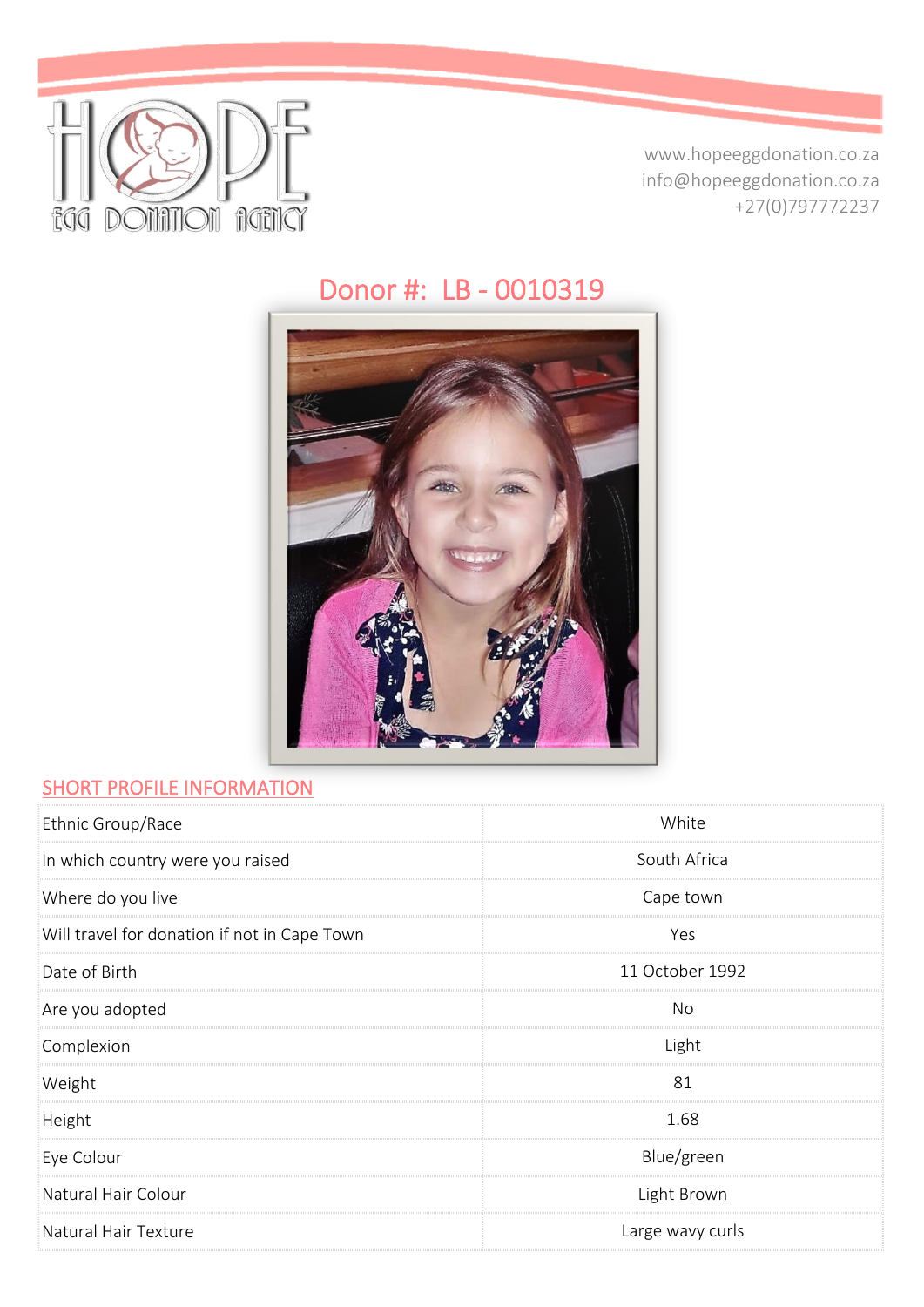#### FURTHER DETAILS ON PHYSICAL CHARACTERISTICS & FEATURES

| Prominent Hand                                                       | Right Handed   |  |
|----------------------------------------------------------------------|----------------|--|
| Blood Group if known                                                 |                |  |
| BMI                                                                  | 28.70          |  |
| What is your most attractive feature?                                | My buttox      |  |
| Do you have any dominant features?                                   | <b>Dimples</b> |  |
| Please choose the option below which best resembles your shape face? | Round          |  |



Please choose the option below which best resembles your natural body type? Hourglass



This donor best resembles this celebrity:

Megan Fox

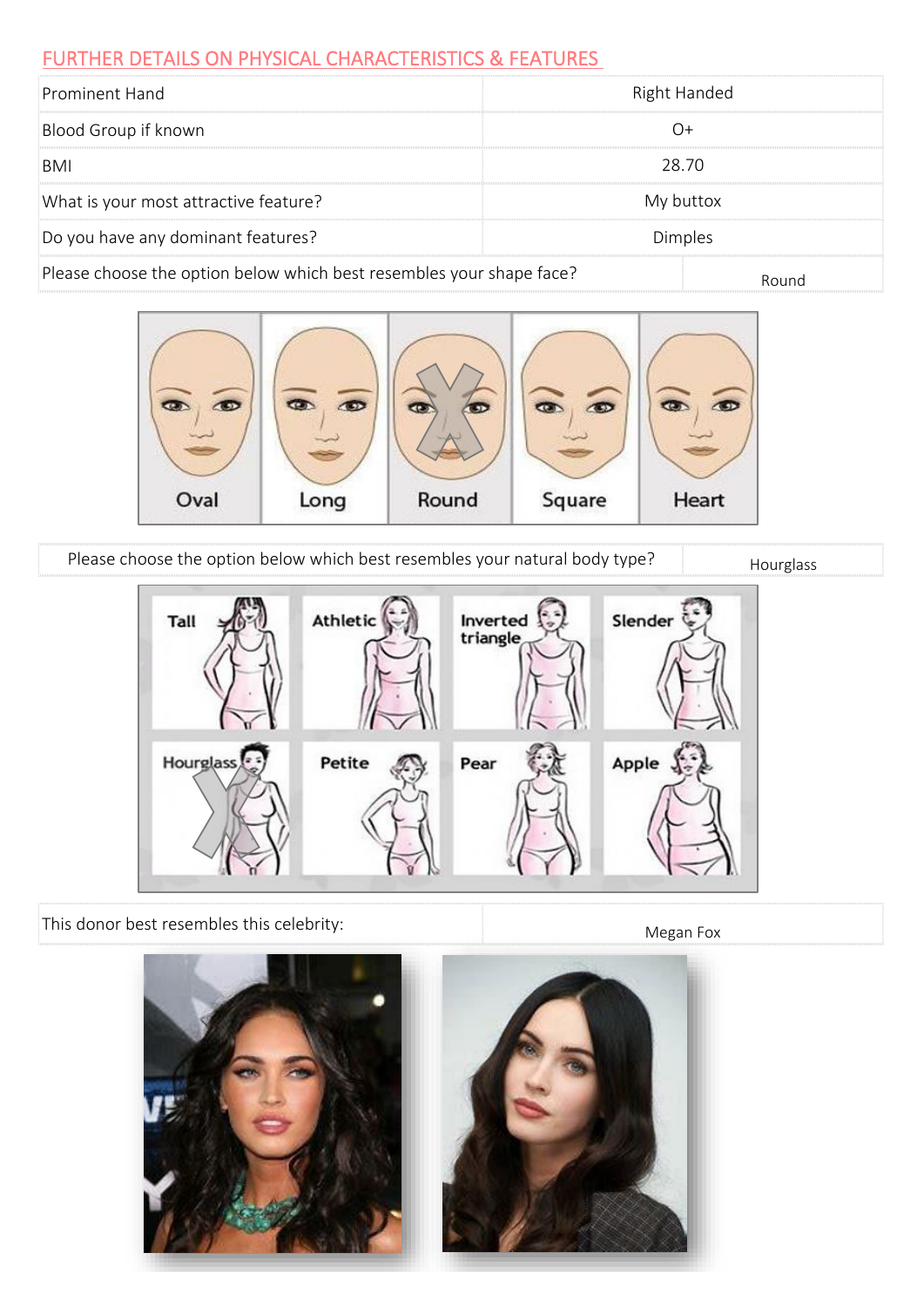# **FAMILY CHARACTERISTICS**

Please complete the table below: *Only include blood relatives and not step/half relatives.*

| <b>Family Member</b> | Age |            | Eye Colour Hair Colour | Height |
|----------------------|-----|------------|------------------------|--------|
| Mother               | 54  | Blue       | Black                  | 1.75   |
| Father               |     |            |                        |        |
| Sibling 1            | 35  | Hazel      | Black                  | 1.85   |
| Sibling 2            | 33  | Blue/green | Black                  | 1.73   |
| Maternal Grandmother |     |            |                        |        |
| Maternal Grandfather |     |            |                        |        |
| Paternal Grandmother |     |            |                        |        |
| Paternal Grandfather |     |            |                        |        |

#### PERSONALITY & CHARACTER

| Do you have any special interest in sports, hobbies or<br>organizations?                           | Not at this point in my life but i was very athletic<br>when i was at school                                                                                                                  |
|----------------------------------------------------------------------------------------------------|-----------------------------------------------------------------------------------------------------------------------------------------------------------------------------------------------|
| What excites and motivate you in life?                                                             | My children. Seeing them grow up and turn into<br>their own human beings with their own<br>personalities but i still see the values that i taught<br>them, it makes me excited for my future. |
| What saddens you in life?                                                                          | I am really saddened by the way humanity has<br>turned out. The way one human can take the next<br>humans life blows my mind. Also, all the murder and<br>rape! It makes me really sad.       |
| What character/personality do you have that you are<br>most proud of                               | I have a very strong personality and i do not allow<br>myself to be taken advantage of. I am content with<br>who i am but still grow as a person everyday                                     |
| What dreams do you have for yourself?                                                              | I am starting with my National diploma in Humam<br>Resource Management this year. I would like to<br>become a HR mamager in about 3-4 years.                                                  |
| How would your best friend describe you?                                                           | Soft, beautiful heart, but extremely straight forward                                                                                                                                         |
| Who do you look up to in life and why?                                                             | I don't look at to anyone. I believe in being the best<br>you can be.                                                                                                                         |
| If you had more money than you needed, what would you<br>do with it?                               | Invest                                                                                                                                                                                        |
| If you could spend a day with anyone in the world (living<br>or deceased) who would it be and why? | My father. My mother paints the picture of him<br>being a difficult individual. I would like to be granted<br>the time to gather my own perception                                            |
| Why would you like to become an egg donor?                                                         | I would like to assist a family in experiencing the<br>crazy but also wonderful loving lifestyle of having<br>kids                                                                            |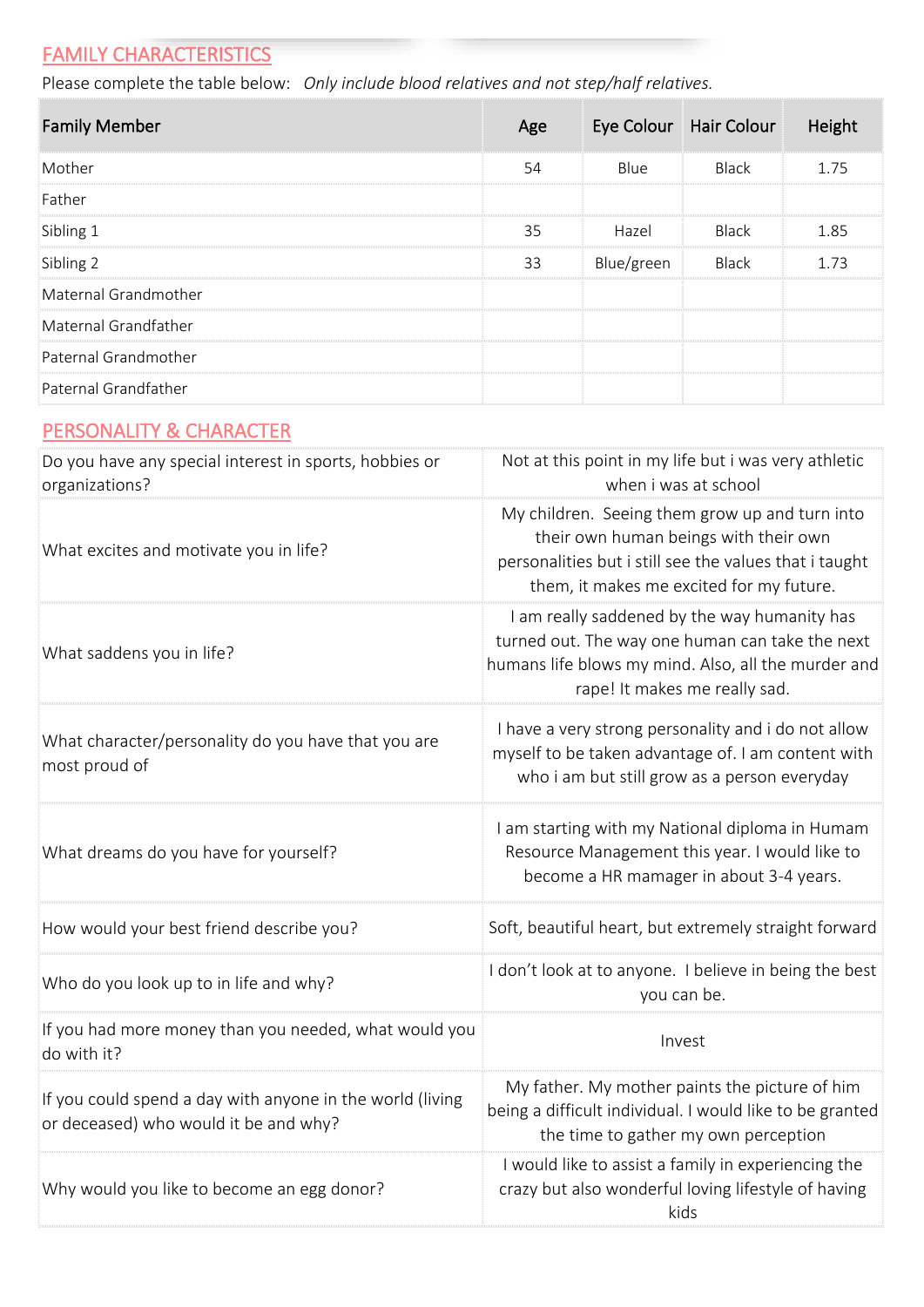| What message would you like to send the prospective | When you do conceive, always be ready for anything |
|-----------------------------------------------------|----------------------------------------------------|
| parents?                                            | and alwats trust your gut!                         |
| Have you donated before?                            | No.                                                |

### FAMILY HERITAGE

Detail your Heritage in the table below:

| <b>Family Member</b> | Country of Birth | Origin / Race |
|----------------------|------------------|---------------|
| Mother               | South Africa     | White         |
| Father               | South Africa     | White         |
| Maternal Grandmother | South Africa     | White         |
| Maternal Grandfather | South Africa     | White         |
| Paternal Grandmother | South Africa     | White         |
| Paternal Grandfather | South Africa     | White         |

#### EDUCATION & EMPLOYMENT

| Did you enjoy school and why?                                                                                  | Yes I loved school, i enjoy learning new things and<br>enjoy the moment when i understand |  |  |
|----------------------------------------------------------------------------------------------------------------|-------------------------------------------------------------------------------------------|--|--|
| How would you describe your performance at school?                                                             | Good                                                                                      |  |  |
| Did you receive a Grade 12/Matric pass If no state why?                                                        | Yes                                                                                       |  |  |
| Did you achieve any special awards or merits at school or<br>thereafter?                                       | Sports, academic, leadership, distinction in maths<br>literacy                            |  |  |
| Which were your favourite subjects?                                                                            | Tourism, English                                                                          |  |  |
| Do you have current or future education goals?                                                                 | HRM diploma and eventually degree                                                         |  |  |
| Please detail any post school<br>diplomas/degrees/certificates that you embarked on or<br>graduated from?      | Health and safety certificate                                                             |  |  |
| What would be your ideal job/way in which to spend your<br>working days, if money was not an issue?            | Event planning                                                                            |  |  |
| Are you currently employed? Please provide details.                                                            | Yes, HR Assistant                                                                         |  |  |
| Do you have any long term career/work orientated goals?<br>Please elaborate.                                   | Yes I would like to become a HR Manager                                                   |  |  |
| <b>MEDICAL HISTORY</b>                                                                                         |                                                                                           |  |  |
| Do you have any current or past medical problems? If so<br>please indicate whether current or past and provide | Past-ashtma                                                                               |  |  |

| details                                                                                                                                                            |     |
|--------------------------------------------------------------------------------------------------------------------------------------------------------------------|-----|
| Are you currently taking any medication prescribes by a<br>Doctor? If so please detail for what condition and for how<br>long you have been taking the medication. | No. |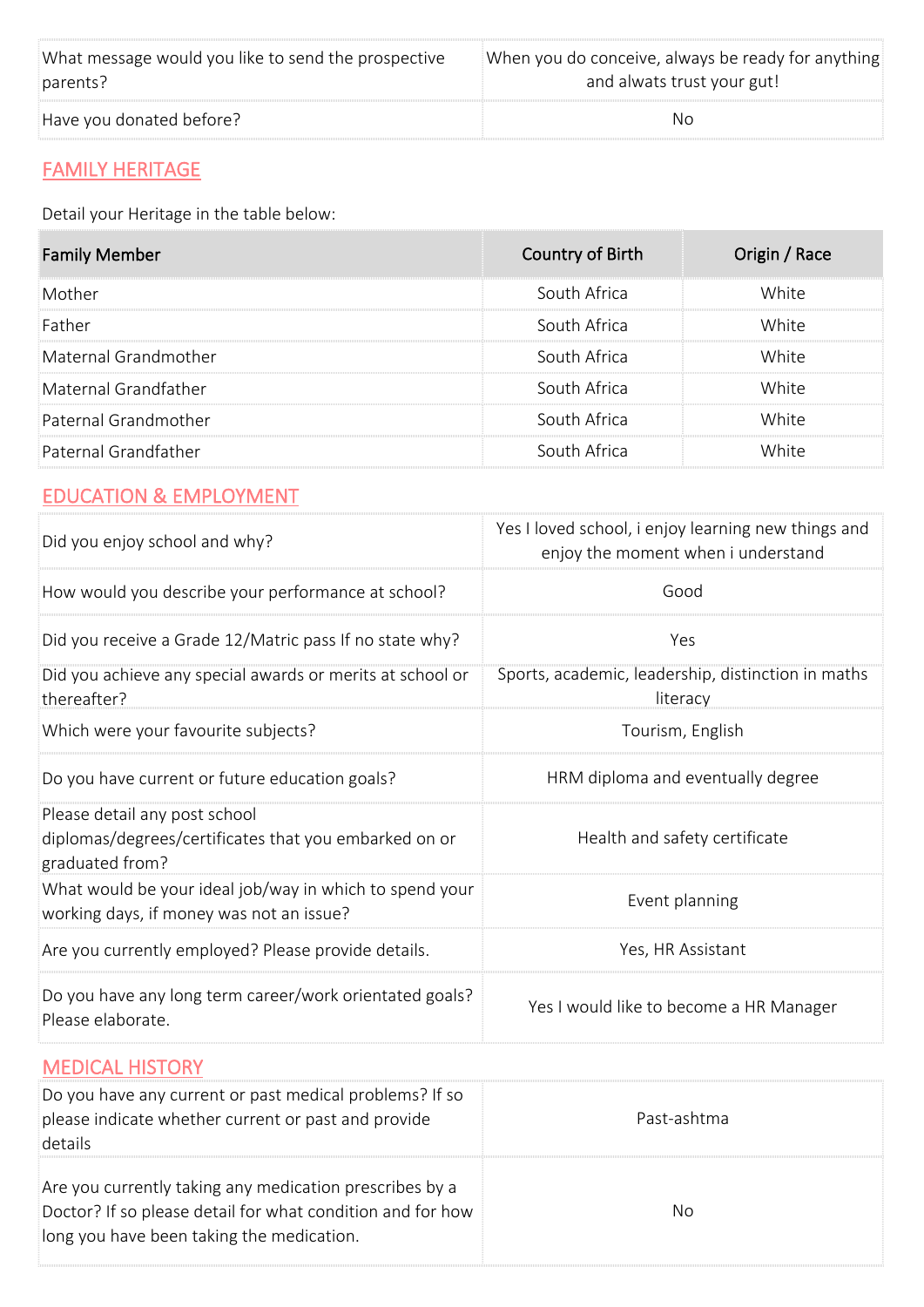### MEDICAL HISTORY (CONTINUED)

| Do you have any genetic or hereditary medical<br>conditions?                                                                                                                              | No                                   |
|-------------------------------------------------------------------------------------------------------------------------------------------------------------------------------------------|--------------------------------------|
| Have you ever taken, or are you currently taking, any<br>mood medication/s. E.g. Anti-depressants, anti-anxiety,<br>mood stabilising medications? If so please detail the<br>medications. | No                                   |
| Have you ever been under the care of a<br>psychologist/psychiatrist? If so please provide<br>details/reasons, indicating when you last saw the<br>professional                            | No                                   |
| Do you have any life threatening allergies? If so please<br>explain.                                                                                                                      | <b>No</b>                            |
| Do You smoke cigarettes?                                                                                                                                                                  | <b>No</b>                            |
| Do you consume alcohol and if so, how many drinks on<br>average per week?                                                                                                                 | Not really, maybe 3 drinks per month |
| Do you exercise and if so how many times per week?                                                                                                                                        | No                                   |
|                                                                                                                                                                                           |                                      |

#### REPRODUCTIVE HISTORY

| Have you ever been pregnant?                                                        | Yes |
|-------------------------------------------------------------------------------------|-----|
| How many children (excluding any adopted children) have<br>you birthed?             |     |
| Have you had any miscarriages and if so, please provide<br>details or why and when. | No  |

#### FAMILY HEALTH HISTORY

| <b>Family Member</b> | Age (or) | Age of death | Reason for death         |
|----------------------|----------|--------------|--------------------------|
| Mother               | 54       |              |                          |
| Father               |          |              | $\overline{\phantom{a}}$ |
| Sibling 1            | 35       |              | $\overline{\phantom{a}}$ |
| Sibling 2            | 33       |              | $\overline{\phantom{a}}$ |
| Maternal Grandmother |          |              |                          |
| Maternal Grandfather |          |              |                          |
| Paternal Grandmother |          |              |                          |
| Paternal Grandfather |          |              |                          |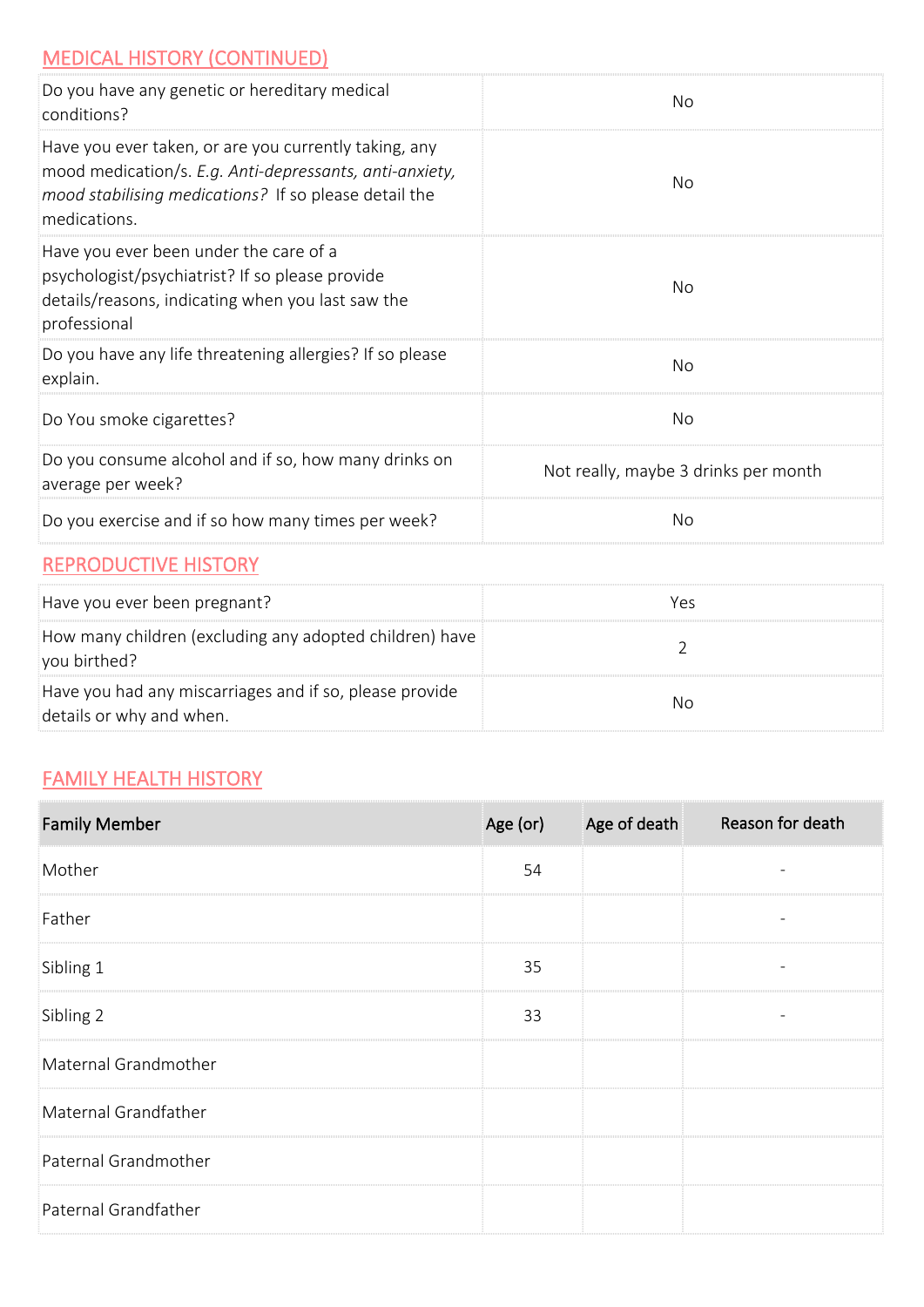#### FAMILY HEALTH HISTORY (CONTINUED)

If you know that you are a Carrier or Non-Carrier of the conditions below, please indicate below with the date that you were tested, if known.

| Condition           | Yes/No | <b>Date Tested</b> |
|---------------------|--------|--------------------|
| TaySachs disease    | No     |                    |
| Sickle Cell disease | Nο     |                    |
| Thalessemia         | No     |                    |
| Cystic Fibrosis     | Nο     |                    |

| Are there any known genetic or hereditary medical      |     |  |
|--------------------------------------------------------|-----|--|
| conditions which are present in yourself or any family | No. |  |
| member, or conditions have been passed from one family |     |  |
| member to another?                                     |     |  |

Please indicate whether you do or have/suffered from any of the following:

If one of your family members suffer from the condition, please indicate who suffers.

| Condition                | Yes / No  | Who? Details / Outcome |
|--------------------------|-----------|------------------------|
| Acne                     | <b>No</b> |                        |
| <b>ADHD</b>              | Yes       | Nephew                 |
| Alcoholism               | <b>No</b> |                        |
| Anaemia                  | <b>No</b> |                        |
| Arthritis                | <b>No</b> |                        |
| Asthma                   | Yes       | Sister                 |
| <b>Blindness</b>         | <b>No</b> |                        |
| <b>Blood Transfusion</b> | No        |                        |
| Cancer                   | <b>No</b> |                        |
| Cataracts                | No        |                        |
| Cerebral Palsy           | No        |                        |
| Cleft Palate             | <b>No</b> |                        |
| Deafness                 | <b>No</b> |                        |
| Depression               | <b>No</b> |                        |
| <b>Diabetes</b>          | <b>No</b> |                        |
| Downs Syndrome           | <b>No</b> |                        |
| Dwarfism                 | No        |                        |
| Eczema                   | Yes       | My daughter            |
| Emphysema                | <b>No</b> |                        |
| Endometriosis            | No        |                        |
| Epilepsy                 | Yes       | Sister                 |